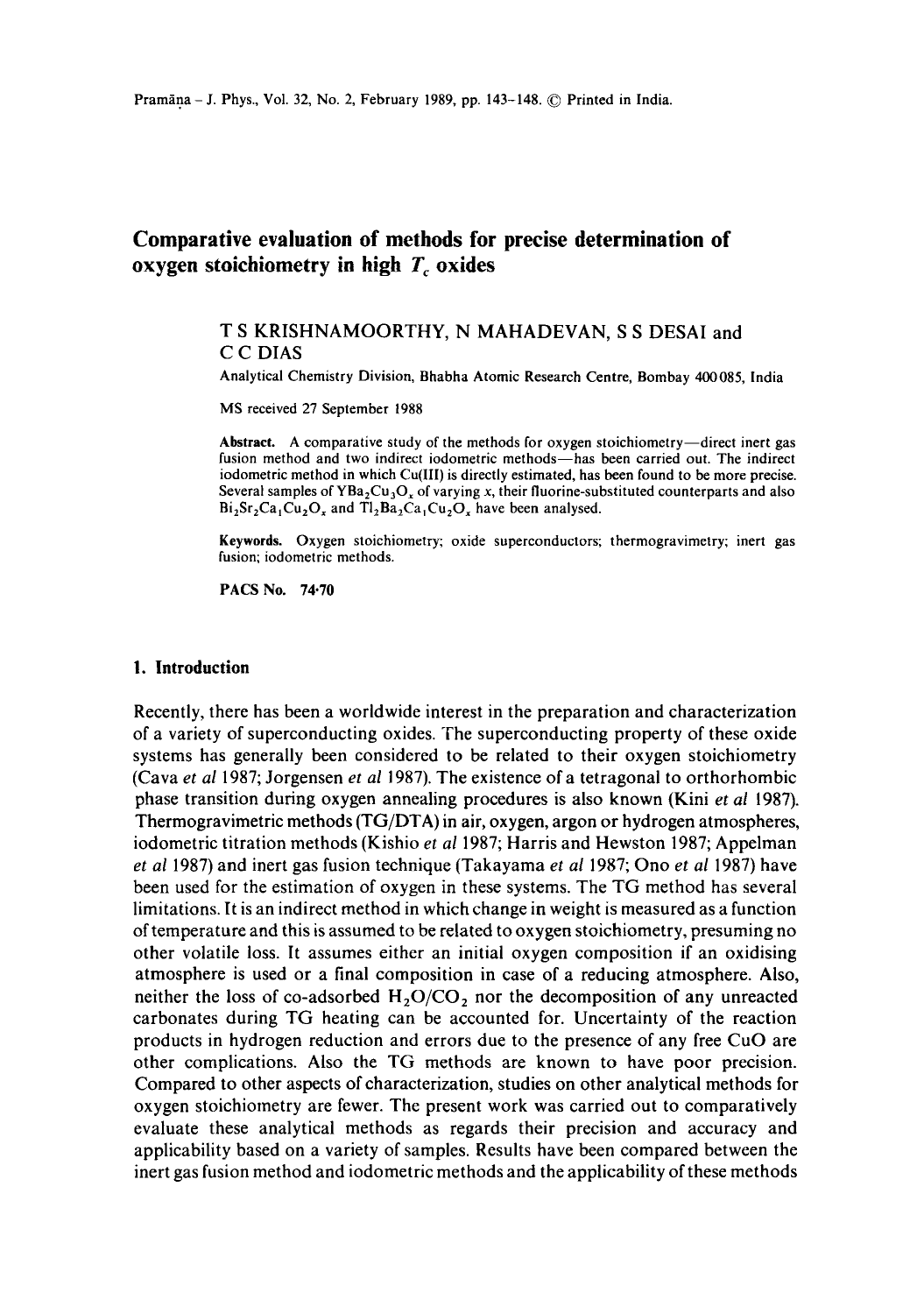to achieve high precision/accuracy for oxygen determination was assessed using a variety of samples containing 1, 2, 3 type oxides and their partially fluorinated counterparts.

### **2. Experimental**

The inert gas fusion was performed in LECO-136 oxygen determinator. The carbon monoxide produced by the fusion of the specimen in graphite crucible was estimated by infra-red measurements in this equipment. About 8-10 mg of the samples was weighed to 0.01 mg, enclosed in a tin foil, placed inside a nickel wire basket flux and analysed. The analytical values were corrected for blanks due to tin foil and nickel wire flux.

Iodometric titrations were carried out on lines similar to those done by earlier workers, using an A grade burette with 0.01 ml calibrations. The thiosulphate solution was standardized against a standard copper solution prepared from electrolytically pure copper.

The fluoride content of the samples was estimated by dissolving the sample in perchioric acid and distilling the hydrofluo-silicic acid by the distillation method (Willard and Winter 1933) and collected in sodium hydroxide. The fluoride content was determined using a fluoride ion sensitive electrode (Radiometer make F 1052 F) and a meter (Radiometer PHM 64).

The oxide and fluorinated oxide compounds were prepared and supplied by the Chemistry and Water Chemistry Divisions of this Centre respectively. All reagents used were of analytical grade.

### **3. Results and discussion**

#### *3.1 Inert 9as fusion method*

This is a direct method for the estimation of oxygen and the initial validation of the method for oxides was established by analysis of freshly ignited  $Y_2O_3$ . Replicate values of 20-71, 21-61, 21-32 and 21-81% with a mean of  $21.36 \pm 0.48$ % were obtained (the uncertainty is expressed as  $\pm$  one standard deviation, a measure of precision). The mean value compared well with the theoretical value of  $21.26\%$ .

Replicate estimation of oxygen in a YBa<sub>2</sub>Cu<sub>3</sub>O<sub>x</sub> specimen (heated at 950°C for 72 hours and slow cooled in oxygen and preserved in a desiccator) was carried out and the oxygen values obtained were 17.56, 16.57, 16.95, 17.73, 17.57, 16.78 and 17.72% with a mean of  $17.26 \pm 0.49\%$  (relative standard deviation of  $2.8\%$ ). The precision is of the same order as that for pure  $Y_2O_3$ . This mean corresponds to an oxygen coefficient of  $\sim$  7.3, a value higher than expected.

These values point out the shortcomings of this method: (i) since this method determines oxygen directly, it is sensitive to the presence, if any, of all oxygen-bearing species—moisture, carbonates, unreacted oxides etc. and this may explain the higher value obtained. In this respect, it is similar to the TG method. (ii) As the method is primarily meant for low oxygen containing materials such as metals and alloys, application of this method to oxides necessitated analysis of very small amounts of the sample, contributing to errors in weighing. (iii) Although the standard deviation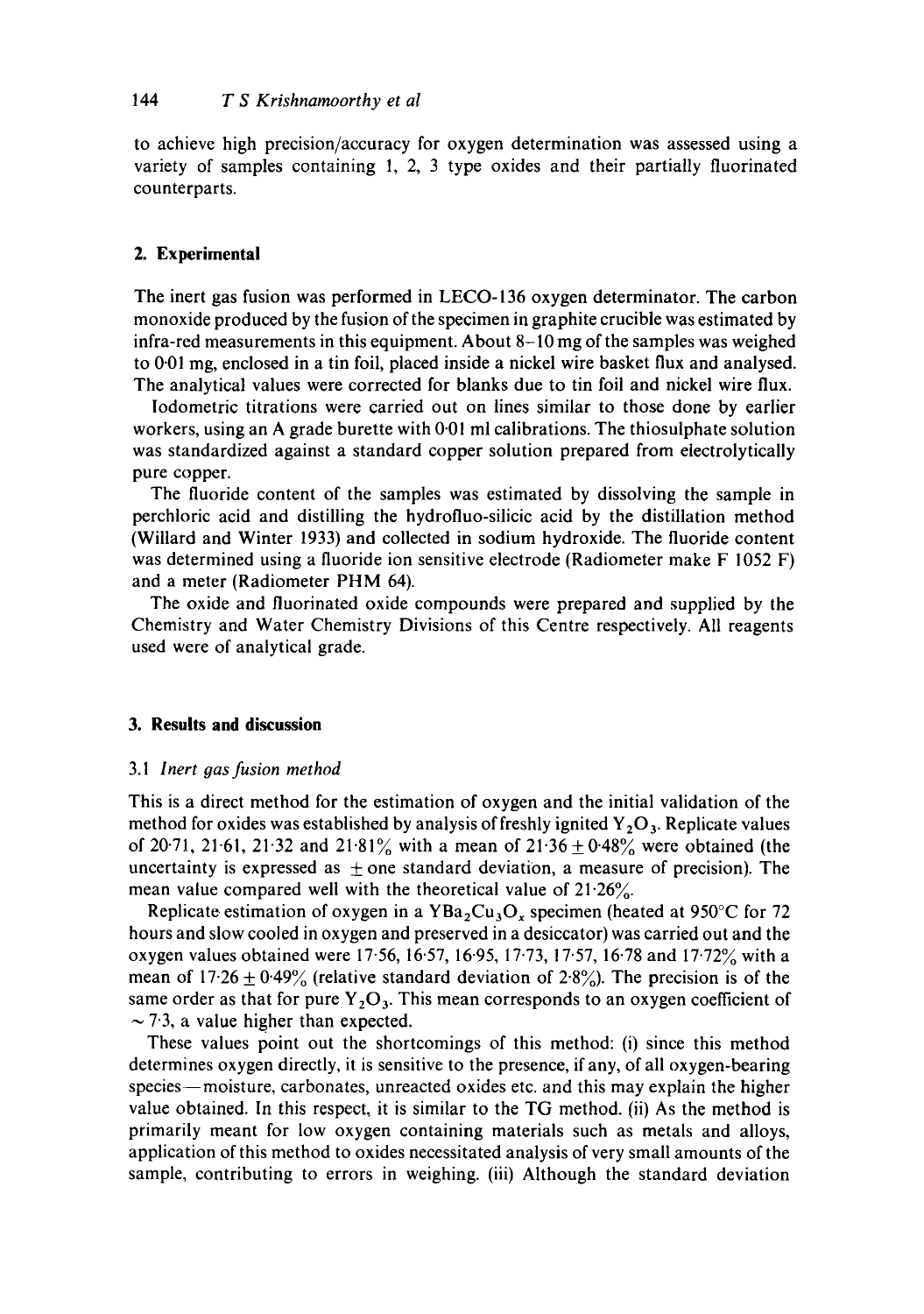relative to the mean is only 3%, the absolute scatter of values is rather wide ( $\sim 1\%$ ) absolute between the extreme values). This is the same order as the difference expected between the theoretical values of oxygen in say  $YBa<sub>2</sub>Cu<sub>3</sub>O<sub>6.5</sub>$  and  $O<sub>7.0</sub>$ . Hence it is concluded that this method cannot distinguish between the stoichiometries such as the above.

#### 3.2 *lodometric methods*

The method of Harris and Hewston (1987) involves two titrations, one to estimate the total copper content as  $Cu(II)$  and the other to determine  $Cu(III) + Cu(II)$ , by dissolving the sample in hot HCI followed by the addition of KI or by dissolving the sample in  $HCl + KI$  and estimating the liberated iodine in both the cases. The fraction of Cu in trivalent state is calculated. In Appelman's modification (hereafter referred to as the modified method), which involves only a single titration, the Cu present in the specimen as Cu(IIl) is exclusively estimated by dissolving the sample in cold HBr with subsequent addition of KI. The addition of citrate results in complexing copper in Cu(II) state, and the iodine liberated due to reduction of Cu(III)-Cu(ll) is estimated. In both the methods, oxygen stoichiometry is calculated based on the known metal stoichiometry. Thus both are indirect methods of estimating oxygen stoichiometry.

The same specimen which was analysed by the inert gas fusion method was analysed by both these methods and the results of replicate analyses are given in table 1.

Experimental data in table 1 show that though both methods give the same mean value, the latter has a significantly higher precision. The variations in the latter method are in the third decimal place as against the second decimal place variations in the former. The modified HBr dissolution method of Appelman is preferred because of its simplicity and higher precision. It is also easier, experimentally since it has one titration less and can be done in ambient air, avoiding the use of argon atmosphere. The modified method has two inherent advantages: (i) citrate keeps copper complexed in the Cu(ll) state preventing further reduction to solid Cu(l) iodide, estimating only  $Cu(III)$ —thus insensitive to the presence of any free CuO; (ii) initial dissolution of the sample in 4 M HBr and the subsequent conversion of bromine (formed by the reduction

| Iodometric method*<br>(Harris and Hewston 1987) | Modified method** |
|-------------------------------------------------|-------------------|
| 6.769                                           | 6.773             |
| 6.752                                           | 6.773             |
| 6.790                                           | 6.777             |
| $6-791$                                         | $6-784$           |
| 6.766                                           | 6.781             |
| 6.799                                           |                   |
| 6.763                                           |                   |
| 6.776                                           | 6.778             |
| $+0.018$                                        | $+0.005$          |

| Table 1. | Analysis of $YBa_2Cu_3O_x$ . |
|----------|------------------------------|
|----------|------------------------------|

\*Sample weight: 60-80 mg. \*\*Sample weight: 40-50 mg.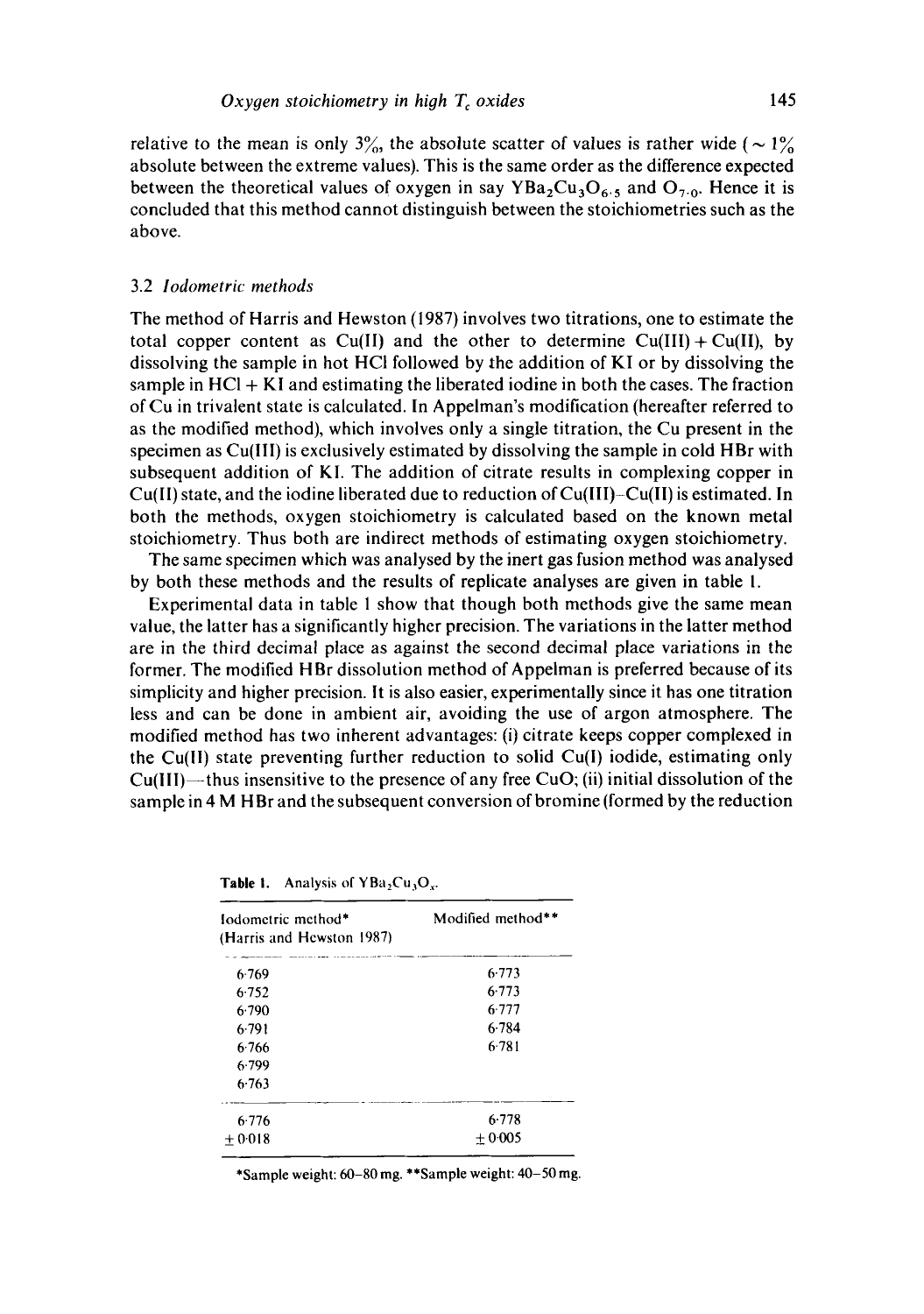of Cu(III)) to iodine at a much lower acidity minimizes copper catalysed oxidation of iodide by atmospheric oxygen.

The accuracy of the modified method was also verified by experiments in which  $0.2$  mmol of CuSO<sub>4</sub>5H, O along with KBrO, was substituted for the unknown samples. The results are summarized in table 2.

Several YBa<sub>2</sub>Cu<sub>3</sub>O<sub>x</sub> samples were analysed by the modified method and some typical results are given in table 3. The six replicate analyses of specimen 1 confirmed the higher precision. The numbers 2-5 show the ability of the method to distinguish different oxygen stoichiometries between the close range of 6.5 to 7.0 (which would not have been possible by the fusion method). Specimen 6 was a tetragonal sample and gave no titre value.

This method could be easily extended to bismuth-based superconducting oxides. Initial experiments on specimen 1, when repeated in the presence of  $Bi<sub>2</sub>O<sub>3</sub>$  gave the same expected oxygen stoichiometric value indicating that  $Bi(III)$  does not interfere in the method. Specimens 7 and 8 are of two different compositions (of oxygen stoichiometry 5.5 +  $\delta$  and 8 +  $\delta$  respectively). Analysis of bismuth compounds did not present any problems.

When this method was tried on thallium-bearing superconducting oxide, problems were encountered. During the dissolution in HBr, Ti(III) was reduced to TI(I) liberating

| KBrO, mg |       |            |            |
|----------|-------|------------|------------|
| Taken    | Found | Error (mg) | $\%$ error |
| 1.874    | 1.869 | $-0.005$   | $-0.27$    |
| 1.874    | 1.883 | $+0.009$   | $+0.48$    |
| 0.937    | 0.941 | $+0.004$   | $+0.43$    |

**Table** 2. Accuracy of the modified method.

**Table** 3. lodometric analyses of superconducting oxides.

| Sl. No.        | Compound                              | $x^{\mu}$           |  |
|----------------|---------------------------------------|---------------------|--|
|                | $YBa_2Cu_3O_x$                        | 6.887, 6.881, 6.886 |  |
|                |                                       | 6.884.6.882.6.888   |  |
|                |                                       | $(6.885 + 0.003)$   |  |
| 2              | -do-                                  | 6.657.6.656         |  |
| 3 <sup>c</sup> | -do-                                  | 6856.6857           |  |
| 4 <sup>c</sup> | -do-                                  | 6.873.6.879         |  |
| 5 <sup>1</sup> | $-do-$                                | 6.902.6.887         |  |
| 6              | -do-                                  | 6.500 <sup>b</sup>  |  |
| 7              | BiSrCaCu <sub>2</sub> O <sub>3</sub>  | 5.683.5.682         |  |
|                | $(5.5 + \delta)$                      |                     |  |
| 8              | $Bi_2CaSr_2Cu_2O_3$<br>$(8 + \delta)$ | 8.156, 8.153        |  |

a, assumes the metal composition as given in the corresponding formula; b, tetragonal, no iodine liberated; c, similar to No. *2,*  but with  $B_2O_3$  present (0.1-1<sup>%</sup>).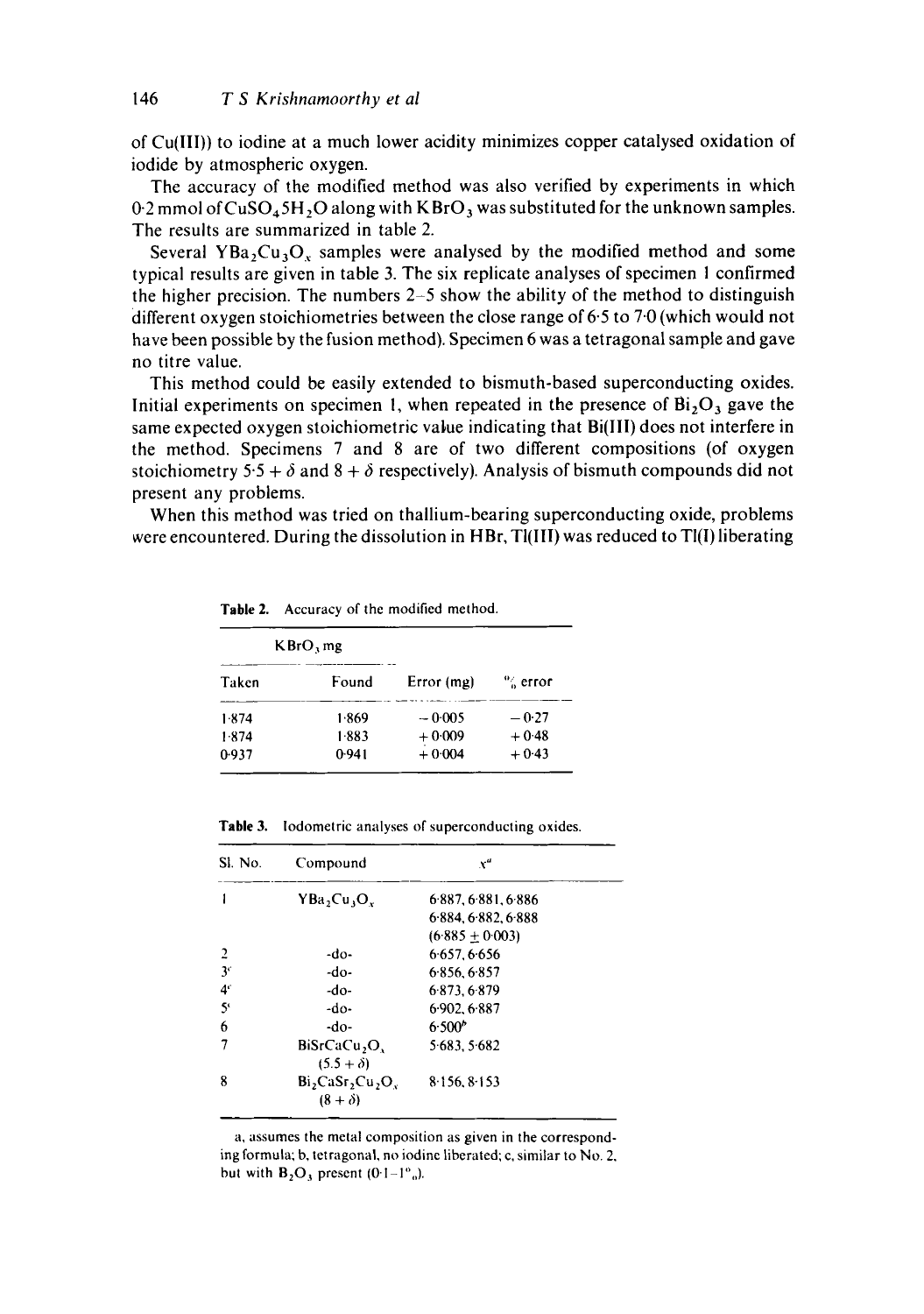free bromine in a manner similar to Cu(III)  $\rightarrow$  Cu(II). This was confirmed by analysing  $T<sub>1</sub>, O<sub>3</sub>$  as a sample. When systems like  $T<sub>1</sub>, C<sub>4</sub>, D<sub>4</sub>$  were analysed, it was only possible to say that the titre value represents the number of moles of Cu(lll) plus half the number of moles of Tl(IlI). Hence, in its present form, the method is not applicable to thallium-copper compounds.

### 3.3 *Analysis of fluorinated oxides*

Recently, fluorine-substituted 1, 2, 3 compounds have also been studied for their superconducting properties (Rao *et a11988).* No work on the estimation of oxygen and fluorine stoichiometry in such compounds has yet been reported. The present iodometric method was successfully extended with suitable modification in the calculations. Assuming a general formula of YBa<sub>2</sub>Cu<sub>3</sub>O<sub>x-0.5r</sub>F<sub>r</sub> and two simultaneous equations y and x involving two experimental values  $E$  (mole of thiosulphate consumed per gram of the sample) and  $F$  (weight  $\%$  fluorine in the sample).

$$
\frac{(19y)(100)}{(554\cdot21) + (x - 0.5y)16 + (19y)} = F
$$
\n(1)

and

$$
\frac{13 + E(554.21 + 11y)}{(2 - 16E)} = x.
$$
 (2)

Equation (2) is derived on lines similar to that of Appelman's equation suitably modified. Solving for  $x$  and  $y$ ,

$$
y = \frac{-1313.42F}{22F + 30400E - 3800}
$$
 (3)

and

$$
x = \frac{1900y - 11Fy - 554.21F}{16F}.
$$
 (4)

Table 4 summarizes the results of analyses of some fluorinated oxide samples by the above modification.

| Table 4. Analysis of fluorinated oxides. |  |  |
|------------------------------------------|--|--|
|------------------------------------------|--|--|

| $YBa_2Cu_3O_{x-0.5y}F_y$ |                                                   |                                           |      |                                     |                                      |
|--------------------------|---------------------------------------------------|-------------------------------------------|------|-------------------------------------|--------------------------------------|
| Sl. No.                  | Ε<br>Mole of thiosulphate<br>consumed/g of sample | F<br><b>Fluorine</b><br>content<br>$wt\%$ | x    | ν<br>fluorine<br>stoichio-<br>metry | $(x - 0.5y)$ oxygen<br>stoichiometry |
|                          | $4.47 \times 10^{-4}$                             | 6.8                                       | 6.56 | 2.46                                | 5.33                                 |
| $\overline{2}$           | $4.91 \times 10^{-4}$                             | 4.9                                       | 6.57 | 1.75                                | 5.69                                 |
| $\overline{\mathbf{3}}$  | $7.62 \times 10^{-4}$                             | 2.2                                       | 6.66 | 0.77                                | 6.28                                 |
| 4                        | $4.12 \times 10^{-4}$                             | 180                                       | 6.56 | 6.97                                | 3.07                                 |